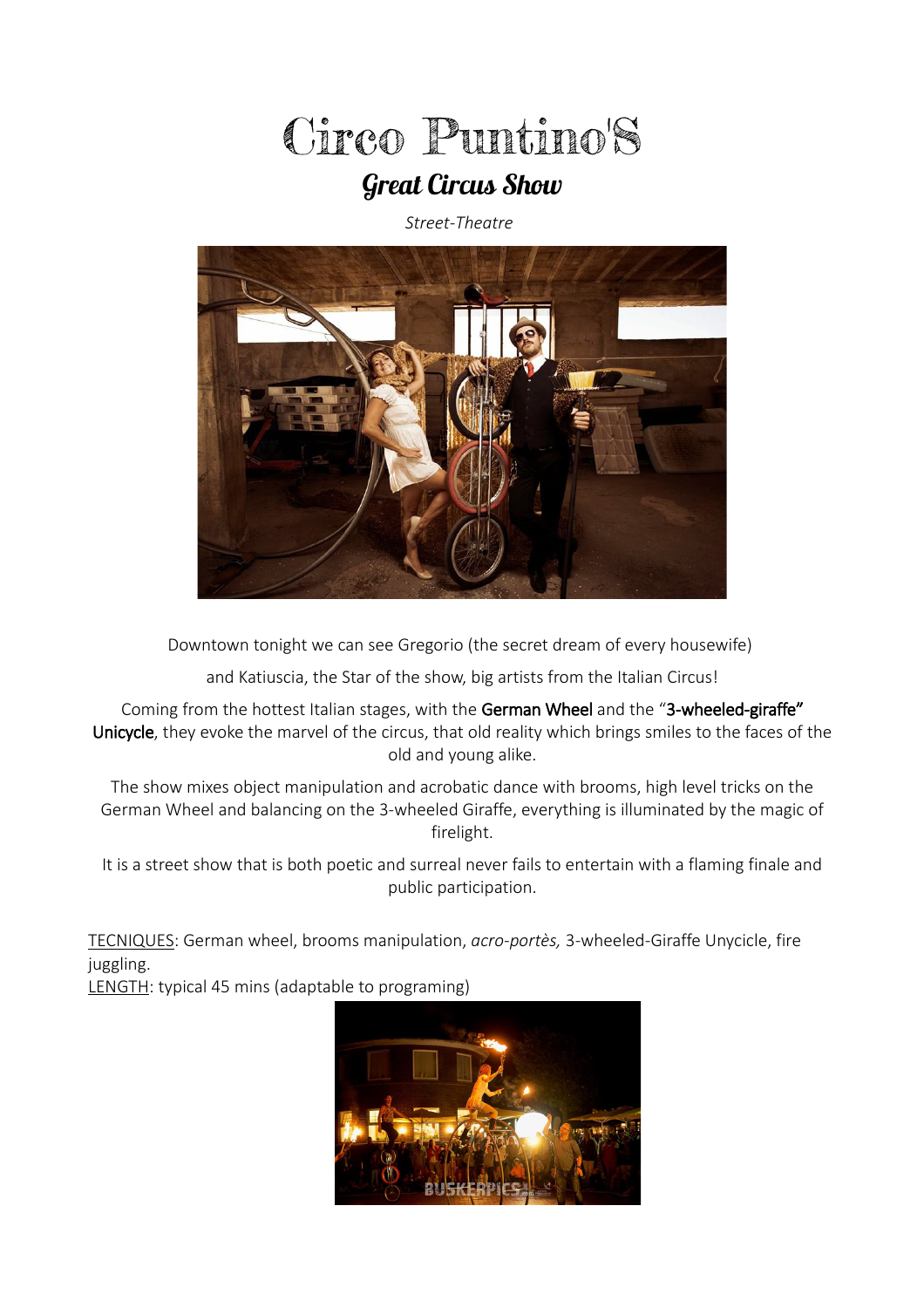## **TECHNICAL REQUIREMENTS**



Scenic Space:

12 meters X 5 meters, FLAT and SMOOTH. YES asfalth, marble, regular stones. NO grass, cobbleston, gravel. maximum slope : 3%

Minimum height: 5 m